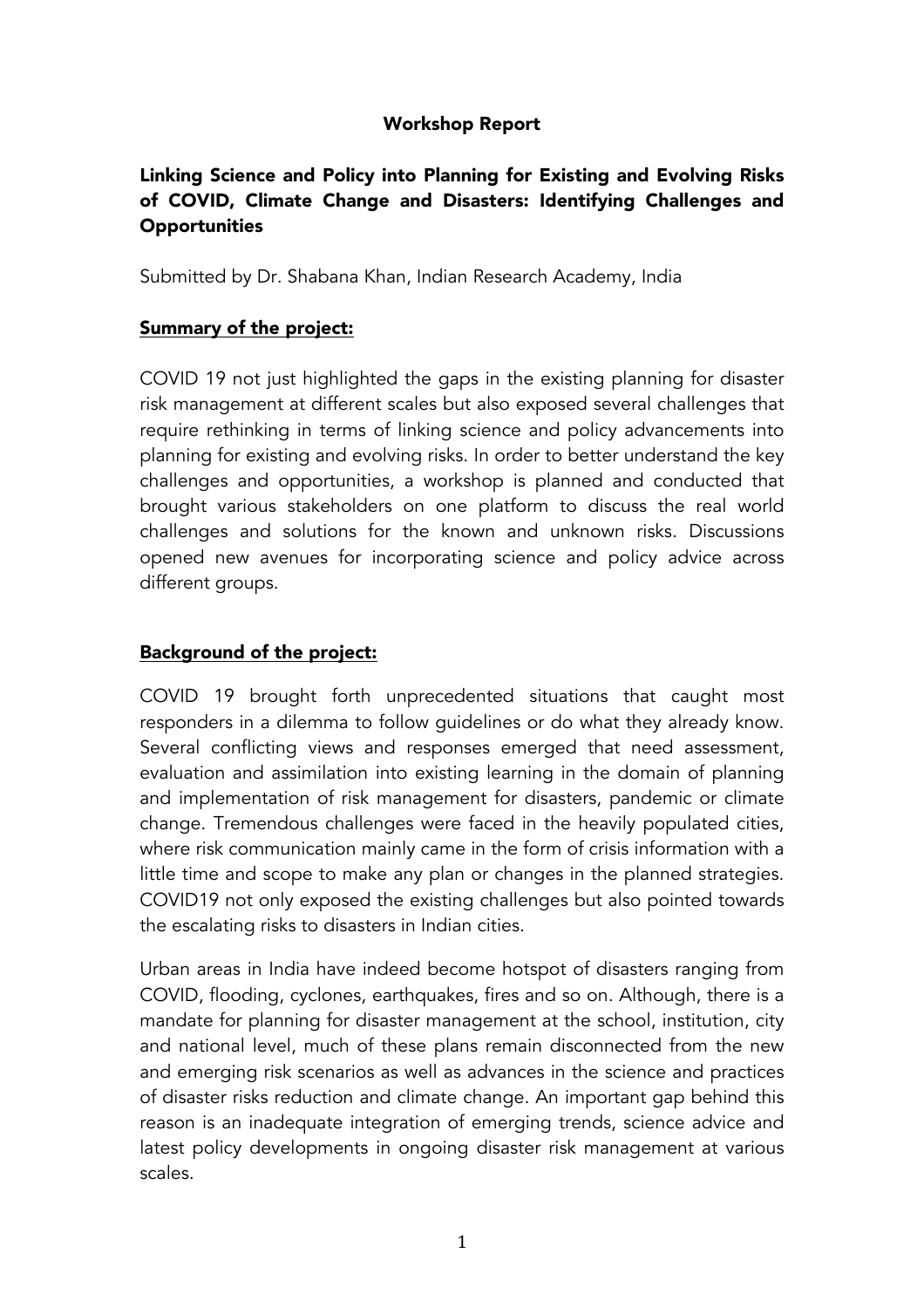Several challenges have been noted by experts in terms of knowledge, resources, coordination, and scale of operations along with some more deep-rooted issues of trust, culture and communication that need attention and interactions of varied stakeholders to overcome these challenges. An open interaction of different stakeholders may help to identify key challenges and create avenues for collaboration and opportunities for bridging the gap. Therefore, a workshop is planned to bring different stakeholders including academics, policy makers, and members of CSOs and NGOs to explore an effective integration of science and policy into ongoing response and planning for evolving risks from COVID, climate change and disasters.

### Workshop Aim & Objectives:

This workshop aims to explore the integration of science and policy at different scales of planning for evolving risks from COVID, climate change and disasters by engaging different stakeholders. The workshop will fulfill following objectives, wherein the participants will

- ∆ Explore various gaps and key challenges in planning for new and evolving risks in the existing disaster risk management by different stakeholders
- ∆ Distinguish the determinants of success and failures of organizational planning for disaster response and identify opportunities to integrate lessons in order to guide the future direction for planning, mitigation, and adaptation to new and emerging risk scenario.
- ∆ Produce a synthesis of learning from various stakeholders participating in the workshop.

### Program Overview:

Date: Saturday, 20<sup>th</sup> November 2021 Time: 9.30am – 5.30pm **Mode:** Hybrid (Online and Physical participation) Venue: The Suryaa Hotel, New Friends Colony, New Delhi

The workshop followed an interdisciplinary approach by addressing various issues of disaster risk management planning at different levels. It had speakers and participants from different background who offered different perspective and help to find solutions in a collaborative manner.

### Speakers:

The workshop had some of the leading practitioners as the speakers, including: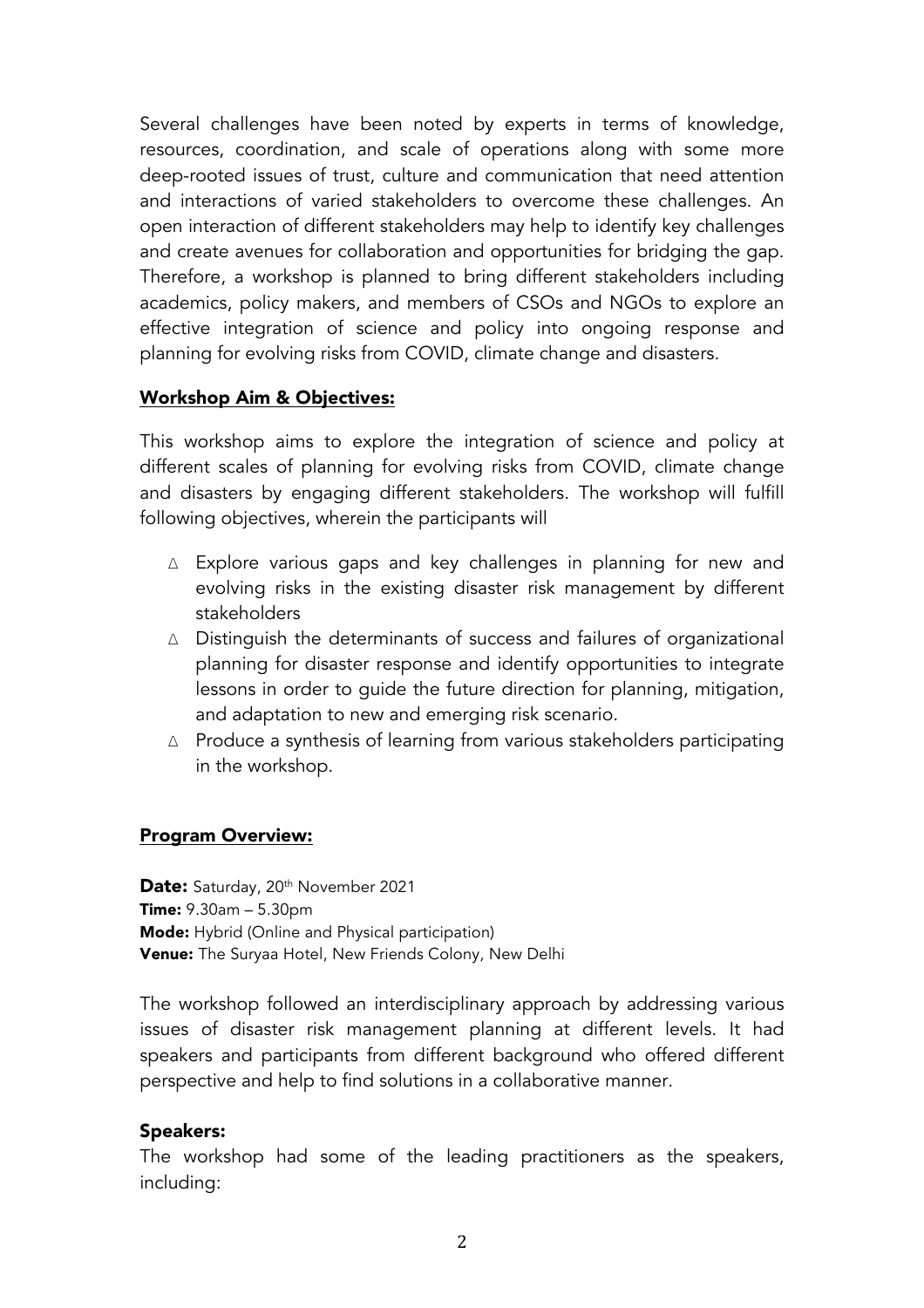- 1. Prof. V. K. Sharma, Senior Professor, Disaster Management & Climate Change, Indian Institute of Public Administration, New Delhi, and Vice Chairman, Sikkim State Disaster Management Authority, Sikkim)
- 2. Prof. Chandan Ghosh, National Institute of Disaster Management, Delhi
- 3. Prof. Subhkanta Mahopatra, Indira Gandhi National Open University, Delhi
- 4. Dr. Anshu Sharma, Director, SEEDS, Delhi
- 5. Nakul Kumar Tarun, Director, Zone4Solution, Delhi
- 6. Dr. Jaideep Sharma, AIIMs, Delhi
- 7. Dr. Nova Ahmad, North-South University, Bangladesh
- 8. Dr. Kabita Shah, Banaras Hindu University

### Session Details:

| <b>Time</b>             | <b>Tasks</b>                                                  |  |  |  |
|-------------------------|---------------------------------------------------------------|--|--|--|
| $9.30 - 10.00$          | Welcome and registration of the participants                  |  |  |  |
| 10.00<br>$\overline{a}$ | Introduction of the participants                              |  |  |  |
| 10.10                   |                                                               |  |  |  |
| 10.10<br>$\overline{a}$ | The relevance of science, policy and planning of existing and |  |  |  |
| 11.30                   | evolving risk for disasters                                   |  |  |  |
|                         | Speakers: Prof. Chandan Ghosh (NIDM), Prof. Subhkanta         |  |  |  |
|                         | Mahopatra (INGNOU) and Dr. Anshu Sharma (SEEDS)               |  |  |  |
| 11.30                   | Tea break                                                     |  |  |  |
| 11.45                   |                                                               |  |  |  |
| 11.45<br>$\overline{a}$ | Science and Policy in the domain of climate change and        |  |  |  |
| 12.15                   | disaster risk reduction                                       |  |  |  |
|                         | Speakers: Prof. V. K. Sharma (IIPA)                           |  |  |  |
| $12.15 - 1.00$          | <b>Questions and Answers</b>                                  |  |  |  |
| 1.00-2.00               | Lunch                                                         |  |  |  |
| $2.00 - 4.00$           | Case Study by Dr. Kavita Shah (BHU)                           |  |  |  |
| $4.00 - 4.15$           | Tea break                                                     |  |  |  |
| $4.15 - 5.00$           | Sharing of best practices in different sectors:               |  |  |  |
|                         | 1. Response to COVID-19: Dr. Jaideep Sharma (AIIMS)           |  |  |  |
|                         | 2. The use of technology: Dr. Nova Ahmed (North South         |  |  |  |
|                         | University)                                                   |  |  |  |
|                         | 3. DRR in schools: Nakul Kumar Tarun (Zone4Solution)          |  |  |  |
| $5.00 - 5.30$           | Group activity and acknowledgement of Future actions and      |  |  |  |
| pm                      | opportunities                                                 |  |  |  |

### Participants:

Nearly 41 people registered and 21 people participated in the workshop in the midst of high level of pollution and COVID-19. The list of people who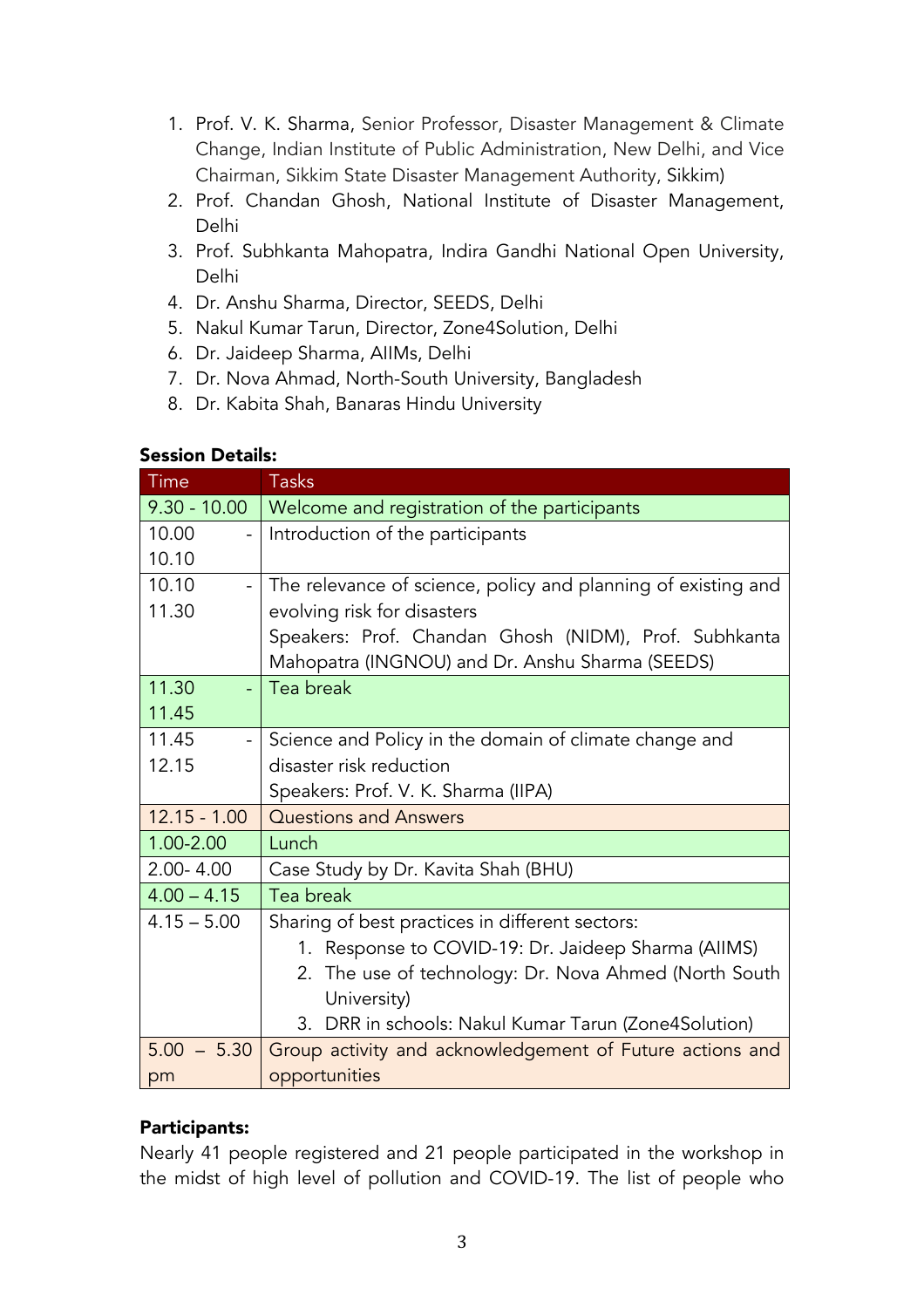registered and those who eventually participated in the workshop both physical and online is attached in the Appendix. The participants included members from academic, non-government organizations and private sectors.

## Questions discussed & explored:

- 1. What are the best practices of linking science, policy and planning disaster risks?
- 2. How institutions can plan and integrate the risks from disasters, climate change and COVID-19?
- 3. What are the possible opportunities and resources they have?
- 4. What are their current challenges?
- 5. What actions can individual institutions can take now to help prepare for changing risk scenario?

The discussion is proved to be useful for all the active participants. They not only saw the various challenges that appear in the science policy advice but could also see the opportunity to further collaborate in managing the disaster risks.

Some of the key challenges identified by the participants included:

- 1. A culture of safety is missing in India
- 2. A need for a more bottom up approach to address local vulnerability
- 3. Lack of ownership of the problems at the community level

Some of the **opportunities** identified by the participants included:

- 1. Revisiting plans for evolving uncertainty and risks. Currently they are more reactive.
- 2. Specific action plans for deprived areas
- 3. Setting up models and museums for the best practices of disaster management

Some of the areas for further discussion and **future workshops** include:

- 1. Yamuna River Cleaning as a case study
- 2. Organ donation before, during and after disaster
- 3. Outdoor workshops

### Expenditure:

The itemized expenses are given in the table below and bills are attached in appendix.